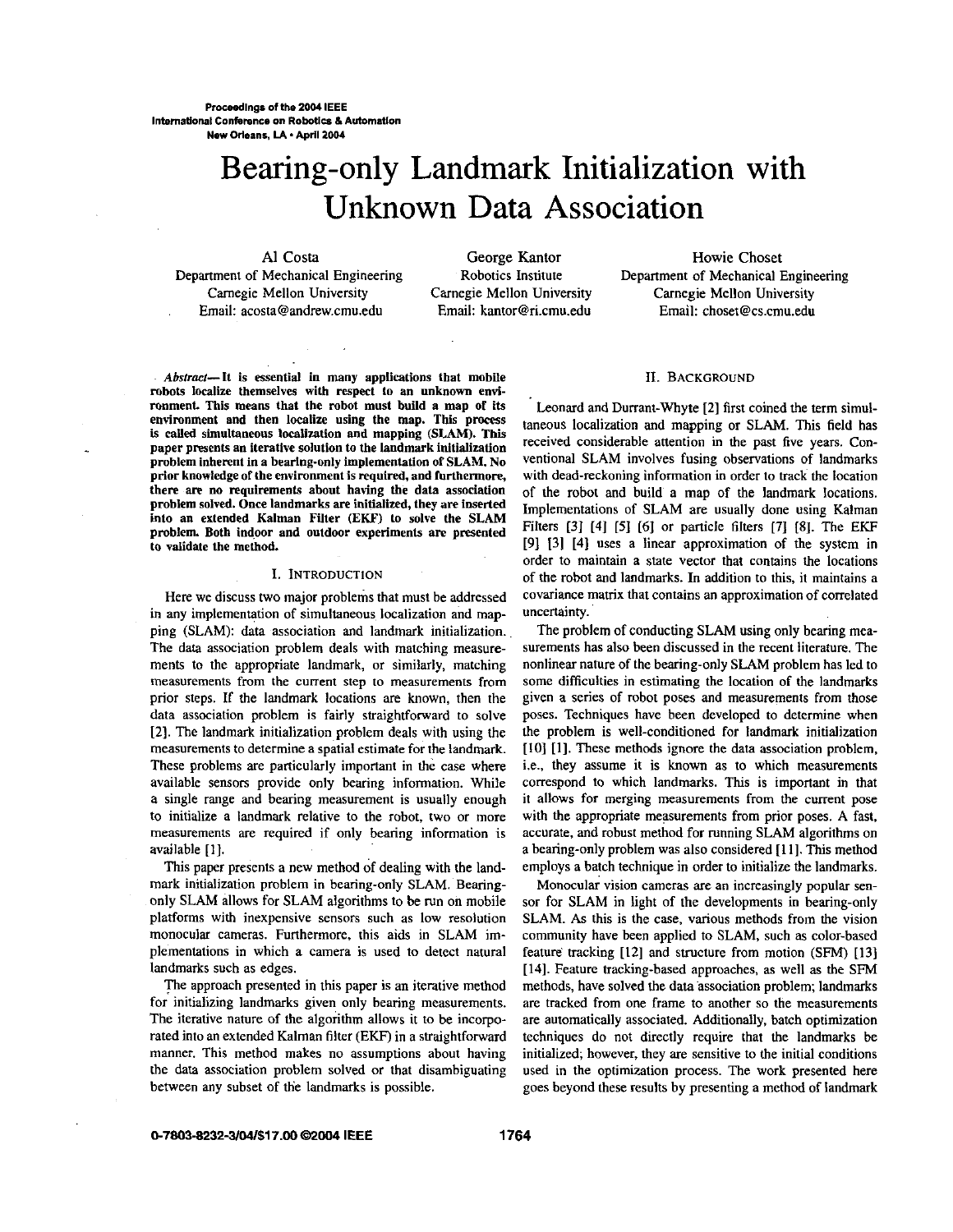initialization that does not rely on feature tracking or batch optimization.

# **111. LANDMARK INITIALIZATION**

The bearing-only **SLAM** landmark initialization methods mentioned in Section **Il** all assume that the data association is known *a pion';* however, if a system is to be used in an unknown environment with landmarks that are not easily distinguishable from each other, then it is unlikely that such an assumption about the data association would be reasonable. Similarly, if a robot needs to reach its goal in a short period of time, it becomes harder to obtain frames that are close together causing feature tracking to fail. In this section, a method is presented for initializing landmarks without any *a priori* data association or requirements about the distance the robot can travel between frames.<br>
In the presence of positioning and sensing uncertainties,

The locations of the robot and landmarks are maintained in a state vector, **X,** with an associated covariance matrix, **E',** 

$$
\mathbf{X} = [x_r, y_r, \theta_r, x_{l1}, y_{l1}, \dots, x_{ln}, y_{ln}]^T, (1)
$$

where  $[x_r, y_r, \theta_r]$  are the position and orientation of the robot, and  $[x_{li}, y_{li}]$  are the location of the *i*th landmark.

The bearing measurements are maintained in a vector Z,

$$
\mathbf{Z} = \begin{bmatrix} \alpha_1, & \dots, & \alpha_m \end{bmatrix}^T, \tag{2}
$$

where  $\alpha_i$  is the *j*th measurement from the current robot pose.

Consider an ideal system with perfect positioning and no sensing uncertainty. Note that a single measurement corresponds to a ray eminating from the robot position at which the measurement was laken. For measurements taken from a sequence of robot positions, a landmark that has been seen from multiple locations will lie at the point where rays eminating from those locations intersect. Without a method for determining the data association, it is unknown which rays to intersect (Figure **I).** So the only option is to consider every possible intersection. Only some of these calculated intersections correspond to actual landmark locations. The remaining intersection points are due to intersecting measurements that do not correspond to the same landmark (i.e. a misassociation). Some intersections can be eliminated by ensuring that the point lies in the detectable range of the robot at the poses from which the measurements originated. Storing the number of times that a given point has been calculated as an intersection will yield some measure of *persistence* of that landmark pose estimate as a possibility. **As** additional measurements are taken from new robot locations, the *persisterice of* an intersection can be tracked. **As** the intersection's *persistence* increases, the probability of that intersection corresponding to a landmark increases'. Once the probability reaches an acceptable range, the landmark can be initialized.

<sup>1</sup>This is only qualitative. We have not yet derived a formal relationship **beween perristence** and probability.



**Fig. 1.** Two measurements are obtained from each of the two poses. These **two measurements can be modeled as tines and intersected** resulting in four intersection points. *Of these* four **intenection points, only hvo comspnd** to **the actual landmark locations (denoted by the solid black circles).** 

this process is not as straightfonvard, hut can still serve **A.** *Determining Spatial Estimntesfor the Landmark Locations* as a guideline for landmark initialization. **A** set of possible landmark locations must still be generated by intersecting measurements. and this set can be further reduced by taking into consideration the sensing range limitations of the robot. The difficulty due to sensing and positioning error arises in determining the *persistence* of the landmarks. Some measure of the uncertainty of the intersection point due to the robot's positioning and sensing errors must be determined, therefore, as each intersection is determined, so is a corresponding covariance matrix. The choice of Gaussian representations for this uncertainty follows naturally from the Kalman filteringbased solution to the **SLAM** problem since the robot's positioning and sensing uncertainties **are** already represented **as**  Gaussian distributions and stored in covariance matrices.

#### *B. Creating Gaussian Representations*

In order to represent the uncertainty of the calculated intersection point of two measurements, several pieces of information need to he fused. We opt to perform this fusion in the plane, which means that we must project measurements from sensor space onto the plane. To accomplish this, we present a technique of approximating the projection of a measurement as a bivariate Gaussian distribution in the plane. In order to create the Gaussian then, three pieces of information are needed: a major and minor axis,  $a_1$  and  $a_2$  respectively, for the ellipse and an angle of rotation,  $\phi = (\theta_r + \alpha)$  where  $\theta_r$  is the orientation of the robot and  $\alpha$  is the bearing measurement to a landmark. Since the measurements are relative bearings to the landmarks, bearing is a natural selection for one of the axes of the ellipse. While the uncertainty of the bearing measurement is constant, the spatial uncertainty *of* the estimate increases as the distance to the estimate increases. Therefore, this axis of the ellipse can be given by

$$
a_2 = D\sin\sigma_\alpha,\tag{3}
$$

where  $\sigma_{\alpha}$  is the standard deviation of the measurement and D is the distance from the robot's pose to the intersection point (Figure 2). If the standard deviation of the measurement is suf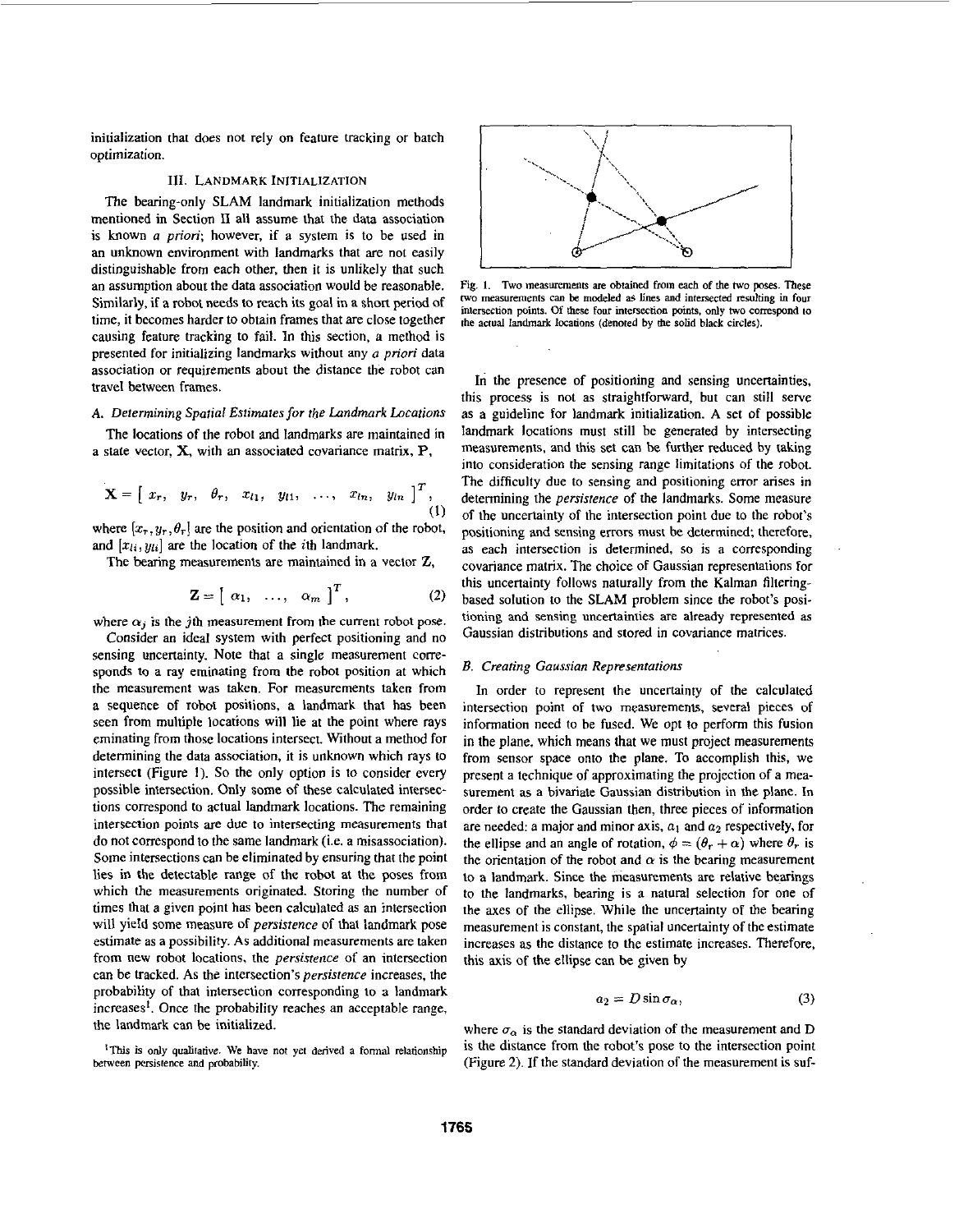ficiently small, then the following small angle approximation can be made,

$$
a_2 = D\sigma_\alpha. \tag{4}
$$

To create the other axis, of the ellipse, some notion of uncertainty in the direction perpendicular to the hearing is necessary. Since the sensor does not return any range information, the best that can be done is to create a very large uncertainty in this direction (e.g. some constant times the distance lo the intersection). The ellipse is now given by

$$
\mathbf{E} = \left[ \begin{array}{cc} a_1^2 & 0 \\ 0 & a_2^2 \end{array} \right],\tag{5}
$$

where  $a_1$  is some large uncertainty and  $a_2$  is given by Equation **4.** All that remains is to rotate the ellipse such that the range axis is normal to the robot and the bearing axis lies in a tangential direction (Figure 2):

$$
C_2 = R E R^T, \t\t(6)
$$

where **R** is given by

$$
\mathbf{R} = \begin{bmatrix} \cos(\theta_r + \alpha) & -\sin(\theta_r + \alpha) \\ \sin(\theta_r + \alpha) & \cos(\theta_r + \alpha) \end{bmatrix}.
$$
 (7)

This covariance matrix,  $C_2$ , represents the uncertainty of the landmark estimate given only sensor noise; it does not take into consideration the uncertainty of the robot's pose,  $C_1$ . In order to combine the newly calculated sensor uncertainty with the roboi's position uncertainty, *compounding* from **1151** is used. Compounding is a method of determining the uncertainty of an estimate due to a measurement from another uncertain location. This method requires functions, f and **g,** that describe the transformation from the robot frame to the intersection frame, and also the Jacobian, **J,** of these functions (for more details see **[15]).** Specifically, the new covariance matrix is:

$$
\mathbf{C}_3 = \mathbf{TC}_1 \mathbf{T}^T + \mathbf{C}_2, \tag{8}
$$

where the transformation matrix, T, that translates the robot's pose uncertainty,  $C_1$ , to the intersection point,  $X_3$ , is given by:

$$
\mathbf{T} = \left[ \begin{array}{ccc} 1 & 0 & -(y_l - y_r) \\ 0 & 1 & (x_l - x_r) \end{array} \right], \tag{9}
$$

where  $[x_i, y_i]$  is the location of the landmark estimate and  $[x_r, y_r]$  is the robot's location.  $C_3$  contains the uncertainty of the robot's pose at the time of the measurement,  $C_1$ , and the uncertainty of the pose due to measurement noise,  $C_2$ .

The landmark pose estimate,  $X_3$ , and its covariance matrix, **C3,** represent the landmark estimate due to a single measurement, but two measurements formed the intersection. This means that a second estimate,  $X_4$  and  $C_4$ , must be created in a similar fashion for the other measurement. At the intersection point, there are now two estimates that need to be combined to yield a single estimate for the intersection. In order to combine



Fig. 2. Two rays corresponding to measurements from two distinct poses **intersect at a** point. **a2 is** determined **using rhe standard deviation of the sensor's uncertainty.**  $a_1$  is chosen to be large, and the ellipse created using *<u>a<sub>1</sub>* **and**  $a_2$  **is rotated to its proper orientation.**</u>

the estimates, the *merging* method discussed in [ 151 will he used. The merging equations are

$$
K = C_3 [C_3 + C_4]^{-1}
$$
 (10)

$$
\mathbf{C}_{int} = \mathbf{C}_3 - \mathbf{K}\mathbf{C}_3 \tag{11}
$$

$$
X_{int} = X_3 + K(X_4 - X_3), \qquad (12)
$$

where  $K$  is the Kalman gain factor,  $C_{int}$  is the covariance matrix of the intersection, and  $X_{int}$  is the resulting landmark pose estimate (Figure **4).** 

Now that an estimate of each intersection as well as a represenation of its uncertainty have been obtained, the persistence of each estimate can be determined.

# *C. Clustering and Combining Intersections*

The next step in the process is to group the intersections into clusters. In order io do this a notion of closeness is needed. Therefore, the distance between intersections must be determined. The representation of an intersection was chosen to be a mean value and corresponding Gaussian distribution, and numerous distance metrics between such distributions can he found in Statistics literature. One such distance metric is the Bhattacharyya distance metric **[16].** The Bhattacharyya distance between two multivariate Gaussian distributions is given by

$$
B = \frac{1}{8} (\mathbf{m}_1 - \mathbf{m}_2)^T \left( \frac{\Sigma_1 + \Sigma_2}{2} \right)^{-1} (\mathbf{m}_1 - \mathbf{m}_2)
$$
  
+ 
$$
\frac{1}{2} \ln \left( \frac{\det (\Sigma_1 + \Sigma_2)/2}{\sqrt{\det (\Sigma_1)} \sqrt{\det (\Sigma_2)}} \right),
$$
 (13)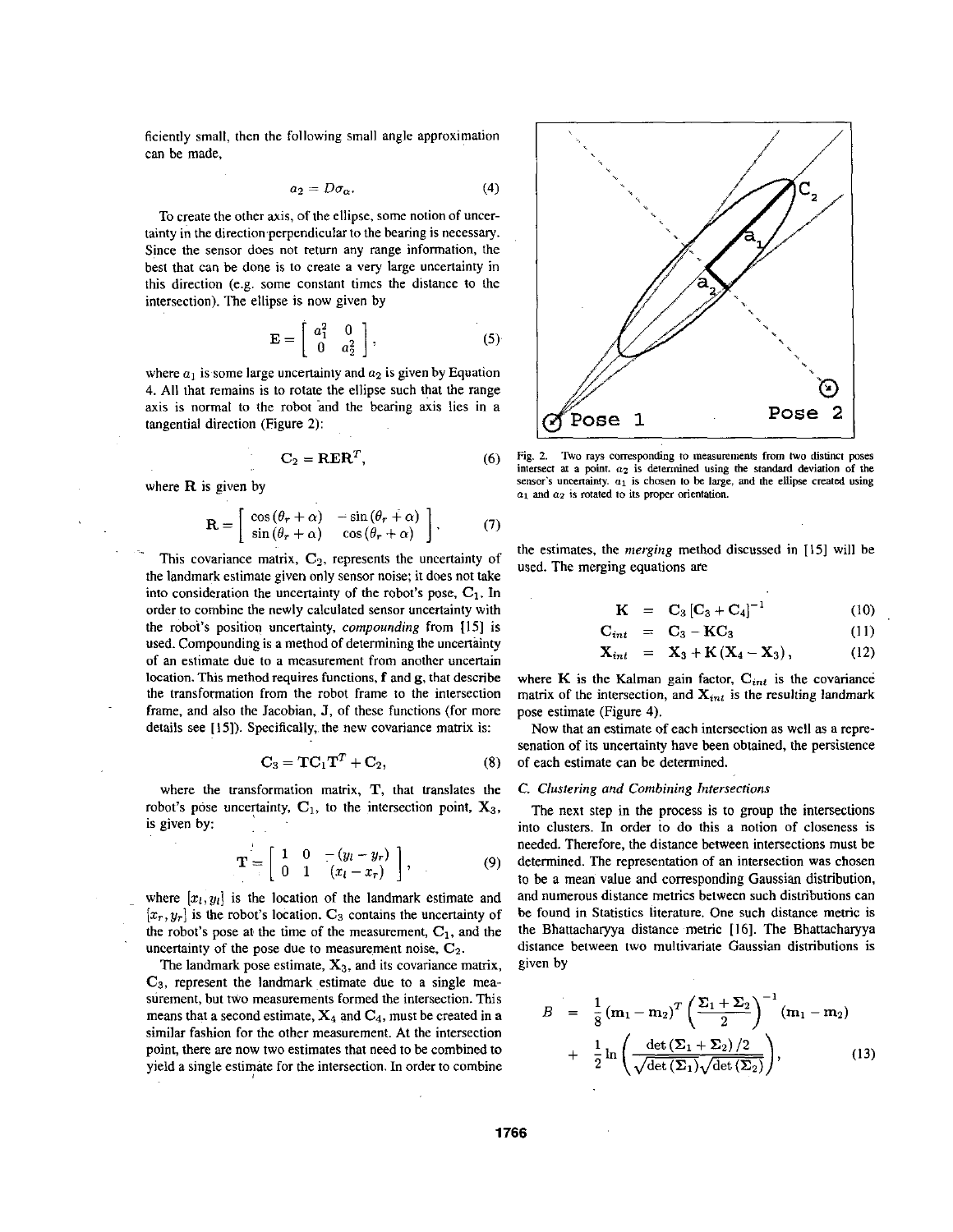

**Fig. 3.** An intersection is found from a pose with some uncertainty,  $C_1$ . The uncertainty of the robot is translated to the intersection point. The uncertainty due to sensing noise,  $C_2$ , is determined. The two sources of uncertainty are **compounded.** 



Fig. 4. Merging  $C_3$  and  $C_4$  yields  $C_{int}$ .

where  $m_1$  and  $m_2$  are the means of the estimates and similarly  $\Sigma_1$  and  $\Sigma_2$  are the corresponding covariance matrices. If the distance between two estimates is close enough for the given system, then the two estimates should he combined and the persistence count should be increased. This is done for subsequent estimates as well. This method doesn't explicitly cluster, but it does use estimates from several steps in order to determine a better estimate. In order to combine the estimates, the merging method mentioned above (Equations **IO** - 12) is used.

*As* the persistence count increases, the certainty of the estimate corresponding to a landmark also increases. Once this certainty is sufficiently large, the landmark can be initialized with the intersection's mean vector being appended to the system's state vector, and the covariance matrix being appended to the covariance matrix of the system.

# IV. **BEARING-ONLY** SLAM

Section III discussed initializing a landmark given only the robot's pose and bearing measurements to the landmark. This section discusses how this initialization can be included into an EKF implementation of SLAM. Section IV-A summarizes the EKF and how it is used in SLAM. Section **IV-B** discusses data association for previously initialized landmarks. And Section **N-C** discusses how the aforementioned landmark initialization method can be included in the EKF.

#### **A.** *EKF*

The locations of the robot and the'landmarks are stored in a state vector, X, as given in Equation I with a corresponding covariance matrix, **P.** Linearizing about the current robot pose estimate in a fashion similar to a first order Taylor series approximation allows the EKF to compute estimates despite the systems nonlinearities. The EKF consists of two major steps, the time update or propogation step and the measurement update step. During the time update, the odometry information obtained from the robot is treated as an input,  $\mathbf{u}_k$ , to generate an estimate of the robot's new position and uncertainty

$$
\hat{\mathbf{x}}_k^- = \mathbf{f}(\hat{\mathbf{x}}_{k-1}, \mathbf{u}_k) \tag{14}
$$

$$
\mathbf{P}_{k}^{-} = \mathbf{A}_{k} \mathbf{P}_{k-1} \mathbf{A}_{k}^{T} + \mathbf{W}_{k} \mathbf{Q}_{k-1} \mathbf{W}_{k}^{T}, \qquad (15)
$$

where f is a nonlinear function that describes how the state of the system propogates as a function of the previous state and the current inputs, Q is the process noise covariance matrix, and **A** and **W** are the Jacobians of the state propogation function, f, with respect to the state and process noise respectively, i.e.

$$
\mathbf{A} = \frac{\partial \mathbf{f}}{\partial \mathbf{x}}|_{(\mathbf{x} = \hat{\mathbf{x}}_{k-1}, \mathbf{u} = \mathbf{u}_k)}
$$
(16)

$$
\mathbf{W} = \frac{\partial \mathbf{f}}{\partial \mathbf{w}}|_{(\mathbf{x} = \hat{\mathbf{x}}_{k-1}, \mathbf{u} = \mathbf{u}_k)}.
$$
 (17)

If any landmarks are detected, the SLAM algorithm tries to associate the new measurement with landmarks contained in the state vector (see Section **N-B).** If any measurements are associated, then a measurement update is **run.** The measurement update calculates what it would expect the measurements to be given the current estimate of the robot's and landmarks' locations

$$
\hat{\mathbf{z}}_k = \mathbf{h}\left(\hat{\mathbf{x}}_k^-\right). \tag{18}
$$

The Kalman gain,  $K$ , and posterior estimates of the state and covariance matrix can be determined by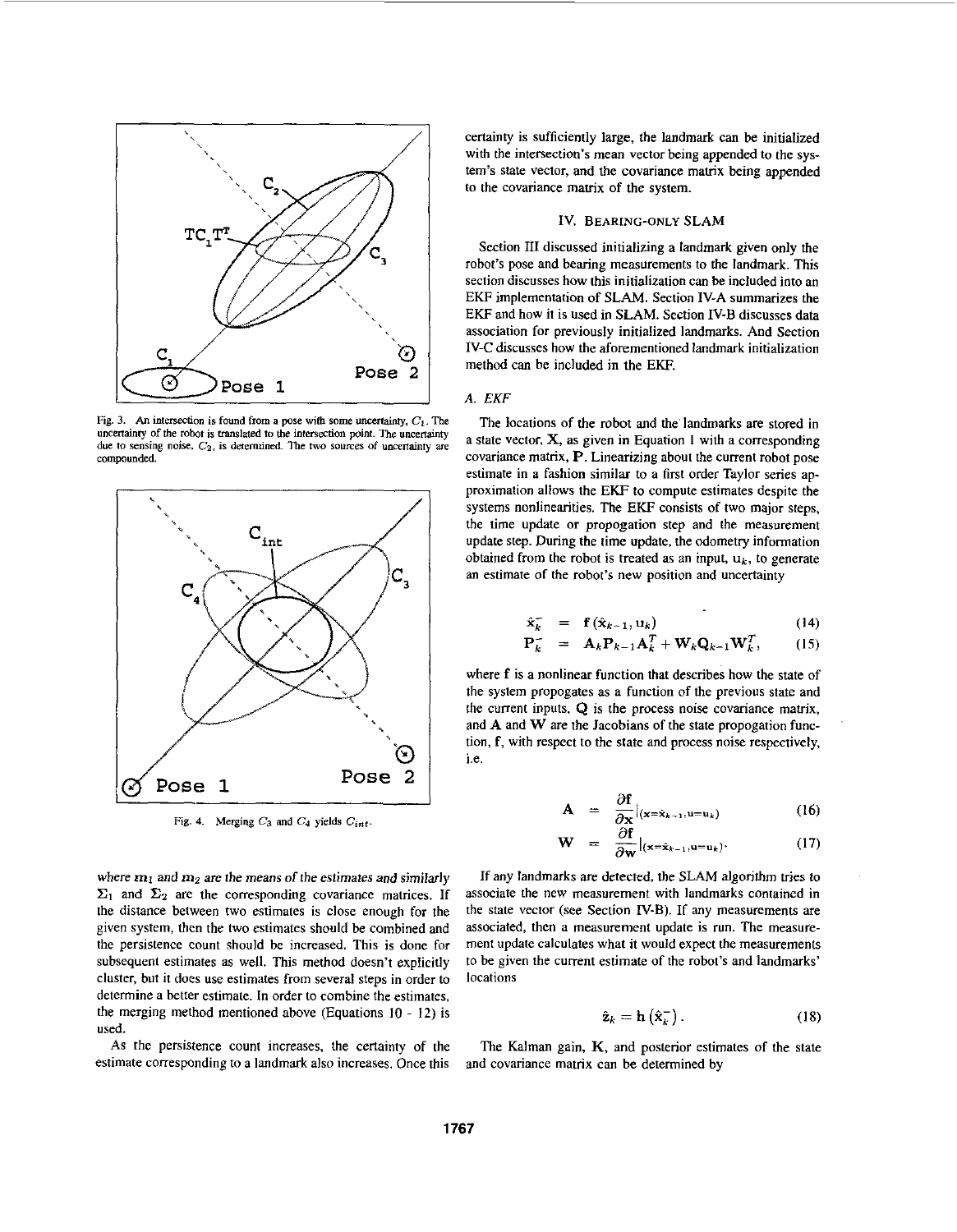$$
\mathbf{K}_k = \mathbf{P}_k^- \mathbf{H}_k^T \left( \mathbf{H}_k \mathbf{P}_k^- \mathbf{H}_k^T + \mathbf{V}_k \mathbf{R}_k \mathbf{V}_k^T \right)^{-1} \quad (19)
$$

$$
\hat{\mathbf{x}}_k = \hat{\mathbf{x}}_k^- + \mathbf{K}_k \left( \mathbf{z}_k - \hat{\mathbf{z}}_k \right) \tag{20}
$$

$$
\mathbf{P}_k = (\mathbf{I} - \mathbf{K}_k \mathbf{H}_k) \, \mathbf{P}_k^-,\tag{21}
$$

where R is the sensor noise covariance matrix, and **H** and **V**  are the Jacobians of the sensor model, h, with respect to the state and sensor noise respectively, i.e.

$$
\mathbf{H} = \frac{\partial \mathbf{h}}{\partial \mathbf{x}}|_{(\mathbf{x} = \hat{\mathbf{x}}_k^-)}
$$
(22)

$$
V = \frac{\partial h}{\partial v}\big|_{(x=\hat{x}_k^-)}.
$$
 (23)

If no landmarks are associated, then

$$
\hat{\mathbf{x}}_k = \hat{\mathbf{x}}_k^- \tag{24}
$$
\n
$$
\mathbf{P}_k = \mathbf{P}^- \tag{25}
$$

$$
\mathbf{P}_k = \mathbf{P}_k^- \tag{25}
$$

This means that in the absence of any measurements, the best estimate that can he determined comes simply from propogating the odometry.

#### *B. Data associarion*

Data association between a measurement and a previously initialized landmark is typically done using a Chi-squared test. The Chi-squared test is given by

$$
\chi^2 \geq \nu^T \mathbf{S}^{-1} \nu,\tag{26}
$$

where  $\nu$  is the innovation,  $\nu = [\alpha_{observed} - \alpha_{estimate}]$ , and **S** is the innovation covariance given by

$$
\mathbf{S}_k = \mathbf{H}_k \mathbf{P}_k^- \mathbf{H}^T + \mathbf{V}_k \mathbf{R}_k \mathbf{V}_k^T.
$$
 (27)

The value of  $\chi$  can be obtained from a Chi-squared table. The observation has 1-degree-of-freedom, and if the system was to associate measurements to landmarks with a confidence of 95%, then the value of  $\chi$  would be 3.84.

If a given measurement passes the Chi-squared test, it is added as a possible match for the landmark. If multiple measurements are associated to the same landmark, or multiple landmarks are associated with the same measurement, several options are available. The measurement could simply be disregarded to avoid a possible misassociation, the measurementlandmark combination with the lowest chi-squared value could be associated since it will have the largest probability of being correct, or as done in **1121,** the set of measurementlandmark combinations that yields the highest number of jointly-compatible matches can be selected.

## *C. Landmark inirializarion*

In order for the bearing-only SLAM algorithm to be complete, it must be able to initialize landmarks and add them to the state of the system. In Section III, a method for initializing landmarks with only bearing information was presented. For this method to be used in conjunction with the EKF presented here, it must be added after the data association step. This means that the robot takes a step and propogates its odometry and error covariance matrix. Then a measurement is taken, and data association is attempted. If there are unassociated measurements, they are used in the landmark initialization algorithm along with the current estimate of the robot's position,  $\hat{\mathbf{x}}_k$ . If any new landmarks are initialized as a result of these new measurements, the state vector and covariance matrix need to have the new information added:

$$
\hat{\mathbf{x}}_{new}^- = \begin{bmatrix} (\hat{\mathbf{x}}_{old}^-)^T & x_l & y_l \end{bmatrix}^T \tag{28}
$$

$$
\mathbf{P}_{new}^{-} = \begin{bmatrix} \mathbf{P}_{old}^{-} & \mathbf{0} \\ \mathbf{0} & \mathbf{P}_{landmark} \end{bmatrix} . \qquad (29)
$$

In this manner, each new landmark can be added as it is initialized. And the EKF can be run with no other modifications.

# V. **EXPERIMENTS**

Current tests of the EKF and landmark initialization method consist of simple outdoor SLAM experiments where the robot was driven for fifty feet, Section V-A, and also an indoor mapping experiment where the robot was driven for over one hundred feet, Section V-B.

### **A.** *Outdoor SLAM*

The outdoor experiments were conducted on a differential drive robot built at the Sensor Based Planning Lab, Camegie Mellon University. The robot was equipped with encoders attached to the two motors used for determining the robot's odometry and a monocular camera used to measure bearings to pink golf balls that were used **as** landmarks. A picture of the robot during a run can be seen in Figure 5. The robot drove for about fifty feet (fifteen meters) while gathering bearing measurements to several landmarks during three seperate experiments. In the first experiment, there were eight landmarks spread out in order to allow the robot to see at least one landmark at all times. The second experiment was set up such that there were fewer landmarks (only five landmarks), but they were still set up such that the robot could always obtain measurements to at least one. The third experiment was designed such that there were periods in which the robot could not see any landmarks and must therefore rely totally on its odometry at those points. The results can he seen in Figures 6a, 6b, and 6c. The final position for all three experiments was designed to be fifty feet away from where the robot started and the robot arrived within five inches of this point at the conclusion of each experiment. At the conclusion of the first experiment, the robot had the least uncertainty of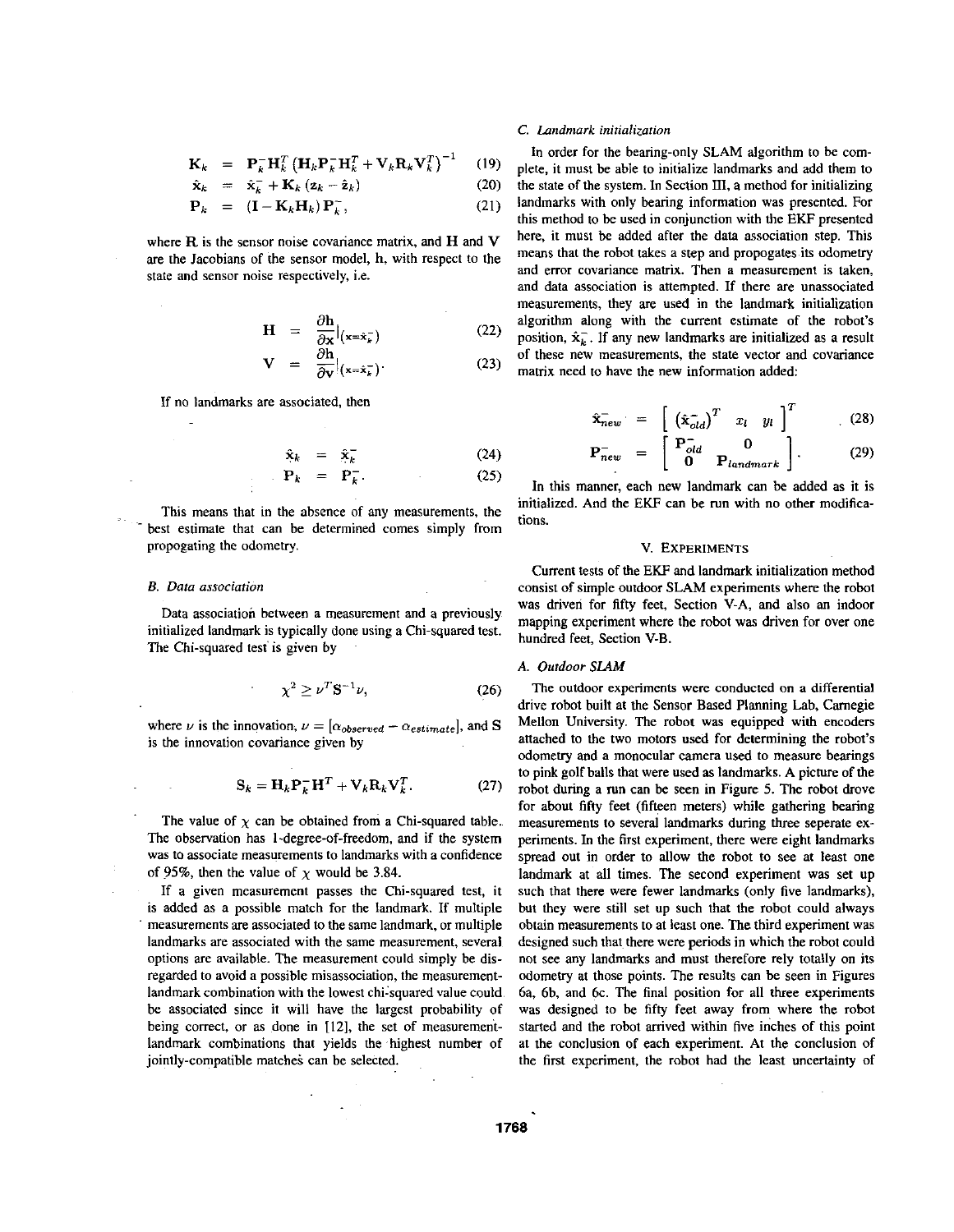

**Fig. 5. A picture of die robot, 50** feet **away.** during **an** outdoor run. The landmarks are pink golfballs tossed in the grass. Several golf balls are **highlighted in the picture.** 



**(c) Outdoor experiment with** *WO* **cluaterr of landmarks. The unceltainty of the robot** *is* **so** large **due IO the distance that the**   $\mathbf{r}$  **obot** had to travel without seeing any landmarks.

**Fig.** *6.* **A series of** outdoor **experinients.** The **black ellipses represent the**  uncertainty of the landmark estimates. The slightly lighter ellipse at the right **side of each** figure **represents the uncenainty of the robot at the** end **of the experiment.** 

all the trials, the Frobenius norm of the robot's covariance matrix was 7.05  $in^2$  (45.48  $cm^2$ ). The covariance matrix at the conclusion of the second experiment had a Frobenius norm of **153.2** *in2* **(988.4** *cm2),* and the covariance matrix at the end of the third experiment was 206.5 *in2* (1332.3 *on2).* This result is expected. As the robot had to rely on its odometry outside more frequently, the robot's certainty at the end of the experiment decreased.



Fig. 7. One corridor of Wean Hall at Carnegie Mellon University. The top figure shows results from an earlier experiment using both bearing and **range information IO** the **landniarks. The bottom figure contains results** from the **bearing-only SLAM** implementation discussed in this paper (processed ominel in **black superimpxed on the results from the tap figure in** gray.

#### *B. Indoor Mapping*

The indoor experiment was conducted on a Nomadic Scout robot equipped with a firewire camera and overhead omnidirectional mirror. Again encoders were used for odometric reasons and the camera-mirror combination was used to obtain bearing information to landmarks. The indoor experiment was conducted in Wean Hall at Camegie Mellon University. The bearing-only SLAM results presented in Figure 7 were processed offline. The only reason for this was that the data had been gathered previously for a different experiment.

In Figure 7, the ellipses and crosses in the top figure correspond to the landmark estimates and their corresponding  $2 * \sigma$  uncertainty ellipses. These results are from a SLAM implementation that uses both bearing and range measurements to the landmarks. Similarly, the black ellipses and crosses in the bottom figure correspond to a different set of landmark estimates and their corresponding uncertainty ellipses. These are the result of the method for landmark initialization and SLAM discussed in this paper. 'The bearing-range implementation yields a set of landmarks with less uncertainty than the hearing-only method. This is to he expected; the bearing-range implementation has access to more information regarding each landmark at a given step. Using the bearing-range SLAM algorithm, the robot also arrives at the final destination with less uncertainty than it did with the bearing-only SLAM algorithm, in fact the Frobenius norm of the robot's covariance matrix due to the bearing-range information was **14.9** *in?* (96.1 *cm?)* while the norm due to the bearing-only information was 45.2 *in2* **(291.3** *m2).* 

# **VI. CONCLUSION**

This paper presented an iterative approach to solving the landmark initialization problem found in bearing-only SLAM. The method does not require a solution for data association or require any son of batch process to be **run.** 

However, as the method is presented, it does have difficulties initializing landmarks in a few circumstances. Since the landmarks are being initialized with noisy measurements, if the angle between the intersecting measurements is small, the error in calculating the intersection point gets large. Consider the case of nearly parallel measurements; calculating an accurate intersection point for them is nearly impossible in